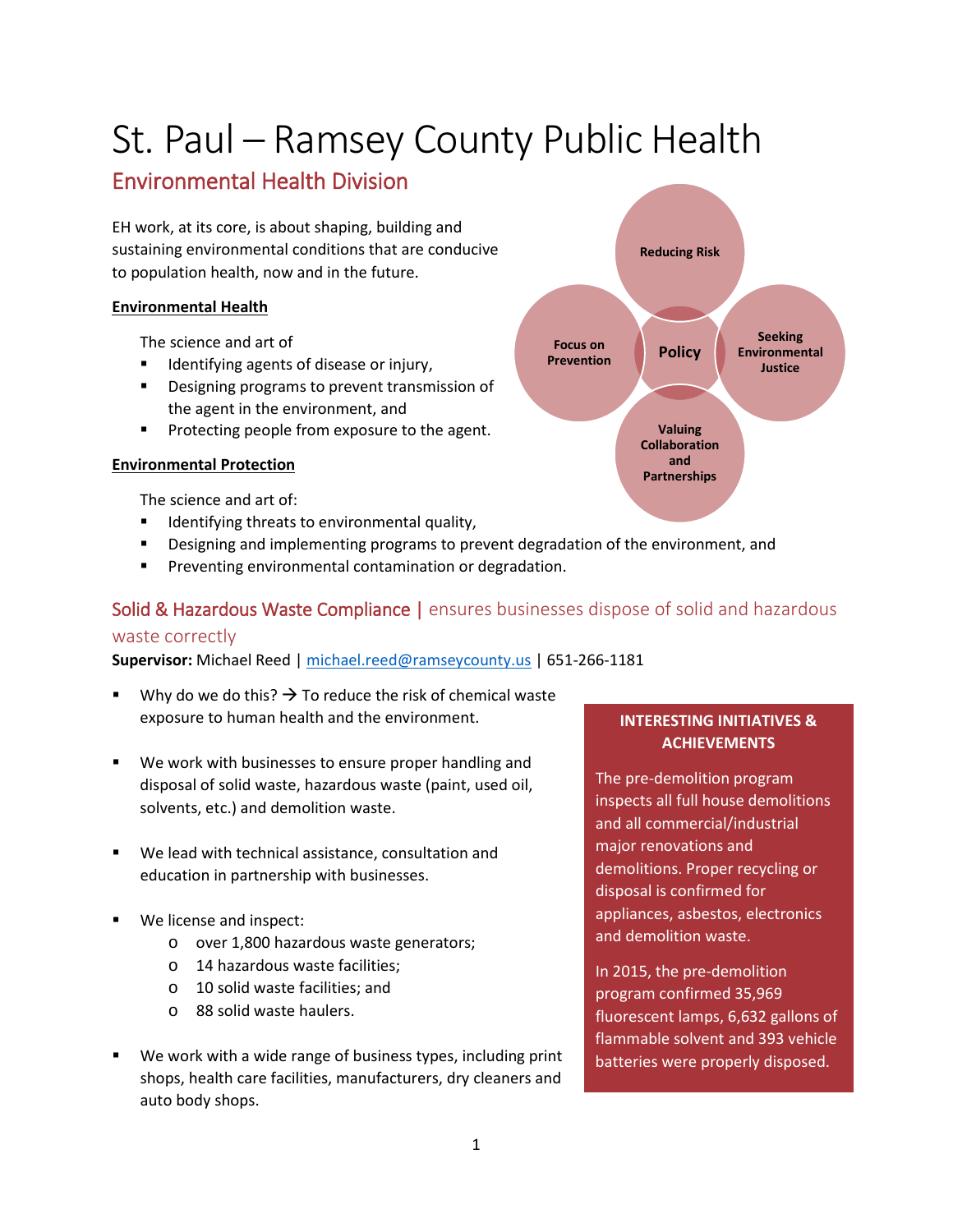## Community Environmental Health | keeps our food, pools and lodging safe and clean **Supervisor:** Mark Clary [| mark.clary@ramseycounty.us](mailto:mark.clary@ramseycounty.us) | 651-266-1170

- Why do we do this?  $\rightarrow$  To reduce the risk of disease or injury from contaminated food or water, unsafe pools, dangerous lodging conditions and public health nuisances.
- We license and inspect restaurants, food retailers, vending machines, mobile home parks, pools, lodging and temporary food events to ensure food safety and reduce other public health risks.
- We work with MDH during foodborne outbreaks as well as respond to complaints, emergencies and garbage houses.
- We provide training for businesses and individuals on food and pool safety.
- We review construction plans for new establishments that we license.
- We test non-community water supplies.
- We license and inspect
	- o over 750 restaurants;
	- o 172 public pools;
	- o 39 lodging establishments; and
	- o 16 mobile home parks.

#### **INTERESTING INITIATIVES & ACHIEVEMENTS**

In 2013, we worked with the City of White Bear Lake on food safety as they set out to break the record for the world's longest ice cream sundae.

220 gallons of ice cream were safely scooped to create a 1101-foot sundae.

We made sure volunteers practiced food safety procedures while creating the sundae and when serving it to the public.

## Lead & Healthy Homes | reduces environmental risks in the home **Supervisor:** Jim Yannarelly | [jim.yannarelly@ramseycounty.us](mailto:jim.yannarelly@ramseycounty.us) | 651-266-1138

- Why do we do this?  $\rightarrow$  To reduce the risk of lead poisoning and disease or injury from dangerous housing conditions.
- Through the lead program we:
	- o Run a primary prevention program to reduce lead exposure in children.
	- o Respond to elevated blood lead levels in children by evaluating the home for the source of lead exposure.
	- o Identify homes containing deteriorated lead-based paints and work with the owners to minimize and reduce the hazardous situation.

## **INTERESTING INITIATIVES & ACHIEVEMENTS**

We work closely with public health nurses to educate families on reducing exposure to lead and asthma triggers.

Since its inception in 1994, the number of elevated blood lead levels (≥10 µg/dL) in children has drastically decreased in Ramsey County.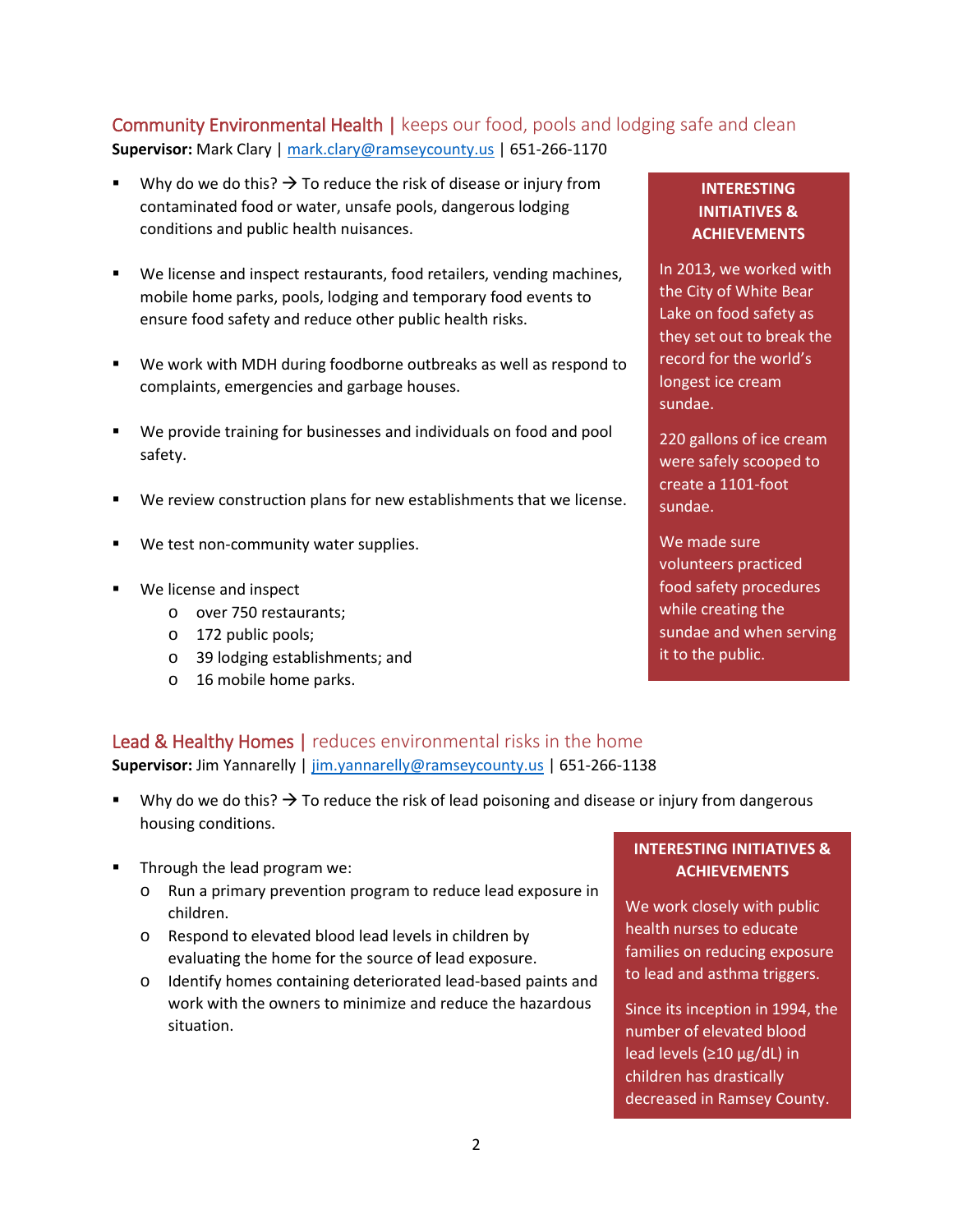- The Healthy Homes program:
	- o Decreases the risk of environmental exposure to asthma triggers for children suffering from chronic asthma.
	- o Educates about risk reduction techniques and distributes items, such as vacuums, to reduce exposure to dust, pet dander and other asthma triggers.

## Solid Waste Operations | manages yard waste, household hazardous waste, organics and medicine collection

**Supervisor:** John Springman | [john.springman@ramseycounty.us](mailto:john.springman@ramseycounty.us) | 651-266-1150

- Why do we do this?  $\rightarrow$  To reduce the risk of harm to health and the environment by properly managing discarded chemicals and to recover resources for reuse and recycling.
- We operate collection sites for yard waste (leaves, grass, woody material) and source separated organics (mainly food waste), and ensure that material is recycled.
- We manage the collection of household hazardous waste (HHW), pharmaceutical waste and sharps so that these items are properly managed.
- All Ramsey County residents can use these drop-off sites for free. The household hazardous waste sites are available to residents of the metro area.

## **INTERESTING INITIATIVES & ACHIEVEMENTS**

The seven yard waste collection sites serve over 430,000 visitors per year.

27,000 tons of tree and shrub waste were collected and used as fuel by Saint Paul District Energy.

Since 1991 over 13,000 tons of chemical waste have been kept out the trash through the HHW program.

## Solid Waste Programs | manages external & internal waste programs

**Supervisor:** Vacant – to be hired early 2018

- Why do we do this?  $\rightarrow$  To reduce the risk of harm to health and the environment by partnering with public, private and nonprofit entities to manage waste as a resource.
- We partner with municipalities to make sure residents have efficient and effective recycling services, and we provide technical assistance, consulting and financial assistance.
- We work with school districts to adopt and apply sustainability policies and implement waste reduction, reuse and recycling programs with grants and technical assistance.

## **INTERESTING INITIATIVES & ACHIEVEMENTS**

Food waste makes up over 25% of the trash thrown away by residents and businesses.

Recycling is an important economic activity – over 4,000 jobs in Ramsey County are associated with recycling, with over \$800 million in economic activity.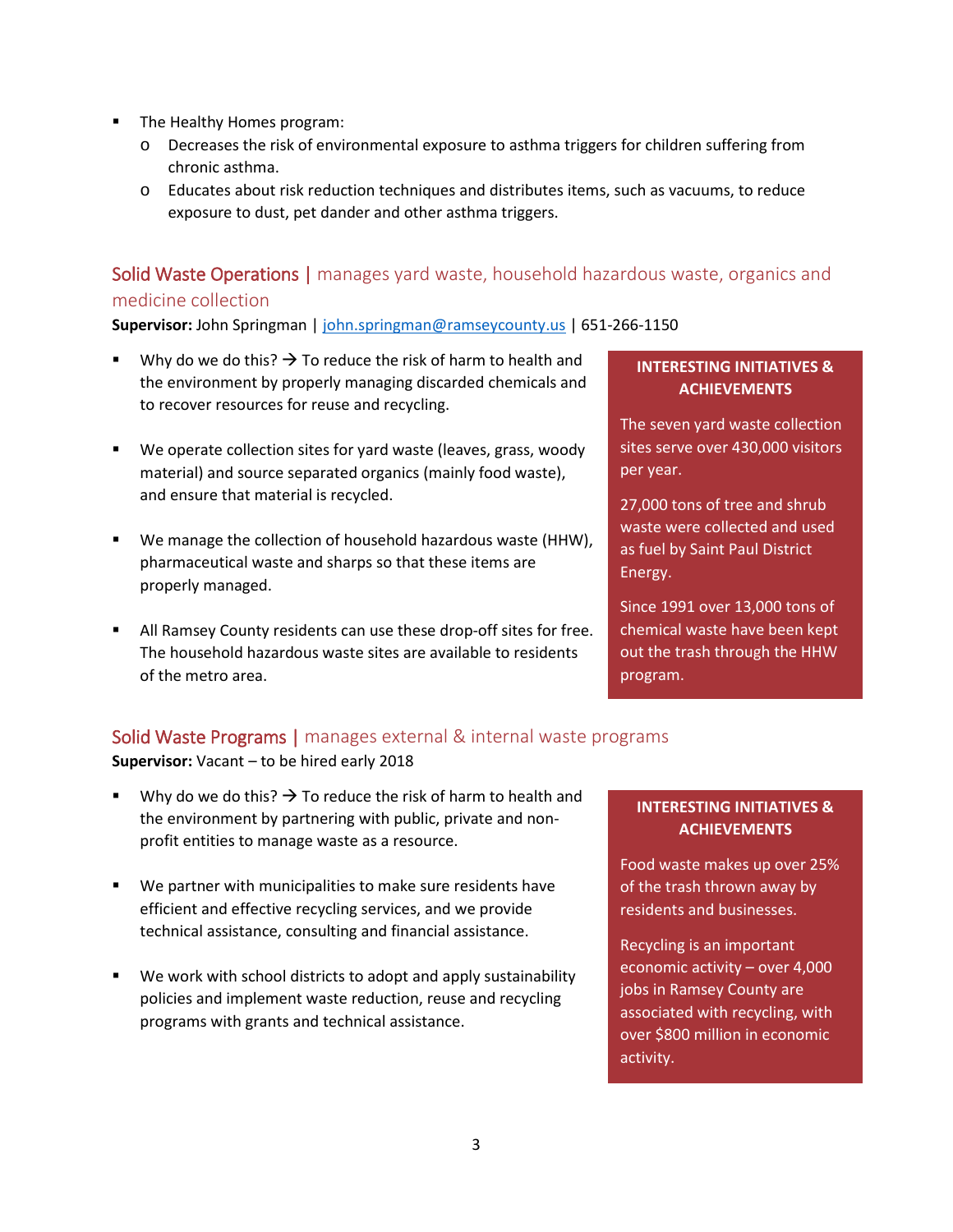- We partner with private and non-profit service providers, such as Second Harvest Heartland, to reduce waste, encourage reuse and increase recycling.
- We use strategies in our master plan to reduce waste (including food waste), encourage reuse and increase recycling in places, such as apartment buildings.
- We coordinate recycling and waste programs for all Ramsey County facilities.
- We promote and support away-from-home recycling efforts.

## Outreach & Engagement | connects with the community

**Supervisor:** Mary Elizabeth Berglund [| maryelizabeth.berglund@ramseycounty.us](mailto:maryelizabeth.berglund@ramseycounty.us) |651-266-1125

- Why do we do this?  $\rightarrow$  To reduce the risk of harm to health and the environment by engaging with many communities and creating connections and dialogue to build knowledge about environmental health and protection.
- **This is a public-facing unit. We engage and educate the** community on a variety of topics, such as recycling, waste reduction, food safety, reuse, and safe disposal of sharps, medicine and household hazardous waste.
- We reach out to all cultures, meeting people where they are at, literally and figuratively, as we engage on environmental issues.
- We manage advertising, social media and traditional communications related to our programs.

#### **INTERESTING INITIATIVES & ACHIEVEMENTS**

At monthly Fix-It Clinics, residents bring in small household appliances, clothing, electronics and more to receive free guided assistance from volunteers with repair skills to disassemble, troubleshoot and fix items.

Since its inception in July of 2015, the Fix-it Clinic program has successfully kept over 8,000 pounds of material out of the waste stream.

- We educate students in local schools via toolkits, games, tours and other materials.
- We promote reuse with our Fix-It Clinics.

## Administrative Support | supports all programs

**Supervisor:** Mary Elizabeth Berglund [| maryelizabeth.berglund@ramseycounty.us](mailto:maryelizabeth.berglund@ramseycounty.us) | 651-266-1125

- We are the face of the Division the employees many people first encounter on the phone, by computer or in person.
- We support program areas in the Division by administering reporting and licensing processes for businesses within Ramsey County.
- We manage the line-of-business databases and computer applications for the Division.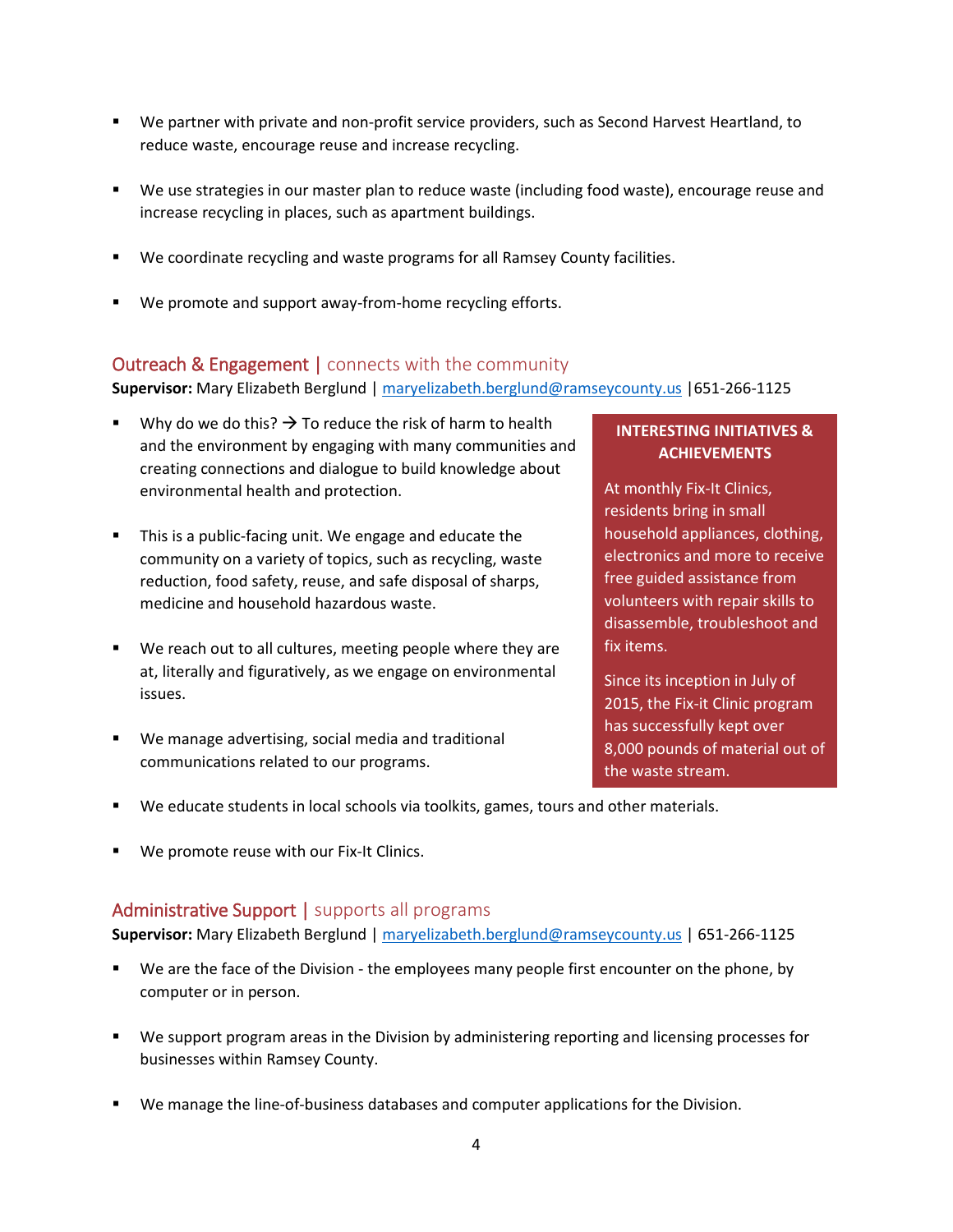- **We manage all office supplies and equipment.**
- We provide all administrative support for food safety, hazardous waste and other trainings.
- We design forms, write letters, coordinate mailings and edit documents.
- We provide customer service to all Ramsey County residents and businesses.
- We keep the Division running smoothly.

## Policy, Planning and Evaluation | the policy think tanks

**Supervisor:** Zack Hansen | [zack.hansen@ramseycounty.us](mailto:zack.hansen@ramseycounty.us) | 651-266-1160

We are responsible for a variety of projects including:

- Support for Department planning work such as public health accreditation, performance measurement and management, strategic planning;
- Preparing policy analyses on environmental health topics for Board discussion, e.g. E-Cigarettes;
- **Development of the Ramsey County Solid Waste Management Master Plan;**
- Coordinate work on resilience planning;
- Data collection, evaluation, reporting, including the Open Data project.

## Climate Change and Health| Evaluating, Planning, Partnering

Working with the Health Protection Division, we:

- o Develop and maintain the Department's Health Vulnerability Assessment;
- o Coordinate with state and local partners on adaption strategies for effects of a changing climate on health.

## Energy and Sustainability | Policy, Planning, Partnering

We are responsible for:

- o Planning for internal county energy and sustainability;
- o Coordinating energy-related projects: e.g. consolidating fleet operations, community solar gardens, measuring energy use, environmental preferable purchasing;
- o Supporting regional collaboration on energy issues.

## Environmental Health Emergency Preparedness | Planning, Partnering

Working with the Health Protection Division, we:

- o Maintain an EH Annex to the Department's Public Health Preparedness Plan;
- o Partner and train with others to prepare for EH responses to emergencies;
- o Develop and maintain emergency response tools.